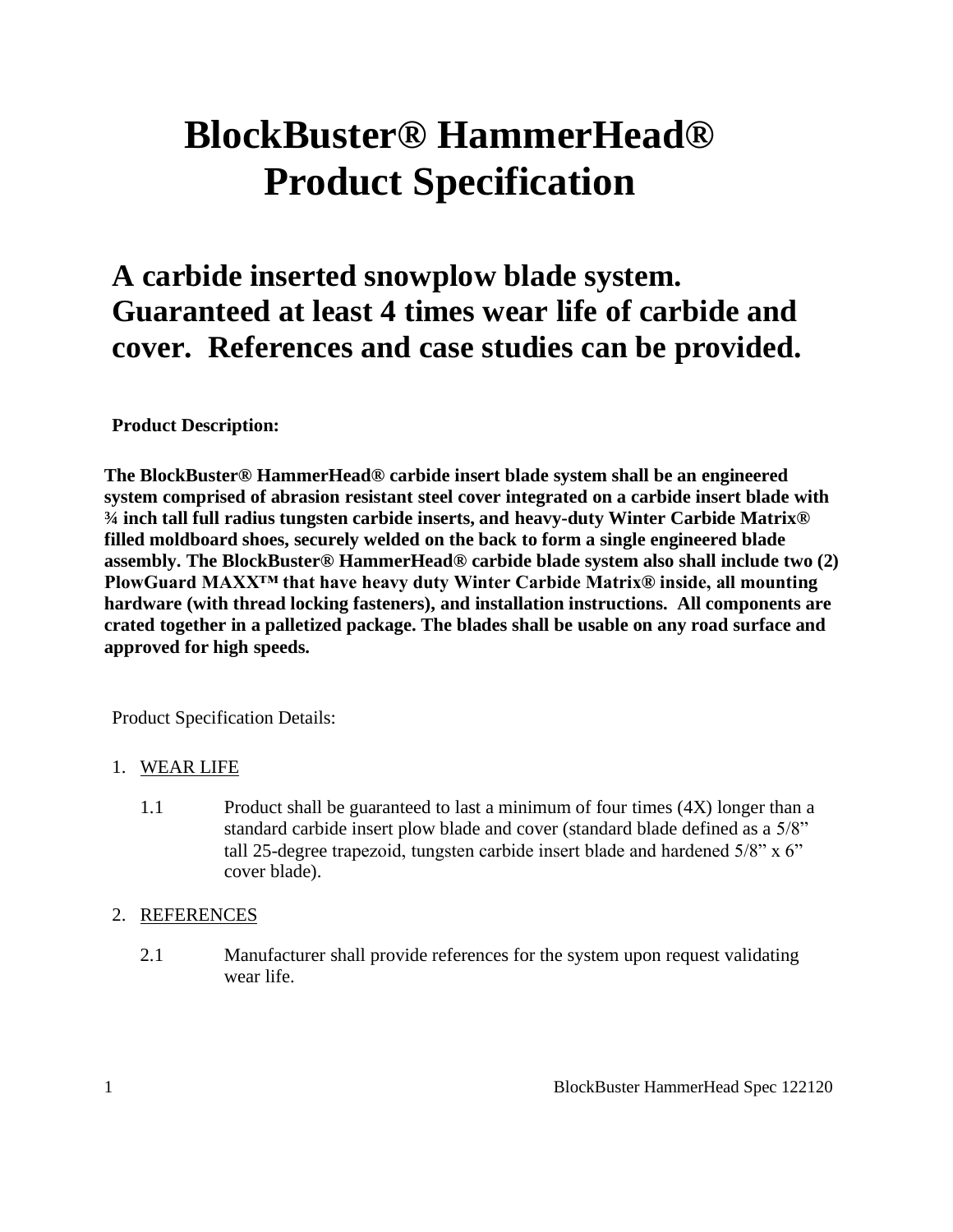# 3. PACKAGING

- 3.1 All blade system components are to be provided in a single box or crate comprising of:
	- a. All blade sections manufactured per specifications.
	- b. (2) PlowGuard MAXX<sup>TM</sup>
	- c. (1) Grade 8 hardware kit including thread locking fasteners, flat washers, extended shoulder carriage bolts, and plow bolts.
- 3.2 Installation instructions included in package.
- 3.3 The blade system package is to be securely banded to a pallet providing adequate protection for common freight carrier handling, transportation, and receiving.
- 3.4 Packaging will provide adequate protection from the elements incurred during normal transportation and storage.

# 4. MAIN BLADE

- 4.1 The blade shall be high strength structural grade hot rolled flat steel.
- 4.2 Dimensions: 7" high x 3/4" thick x 3' or 4' length
- 4.3 Tolerance between hole spacing is +/- 1/16", non-accumulative, from center to center across full length of blade.
- 4.4 The groove for the carbide inserts shall be milled in the center of the blade edge.
- 4.5 Hole size and location of holes shall be per customer's requirements.

#### 5. TUNGSTEN CARBIDE INSERTS

- 5.1 The tungsten carbide insert shall comprise the following total dimensions:
	- a. Length: 1" nominal
	- b. Width: 0.36" min.
	- c. Height:  $0.75$ " max.
	- d. Shape: Hammerhead (full radius)
- 5.2 Tungsten carbide insert shall be of a grade containing approximately 89% tungsten and approximately 11% cobalt binder by weight.
- 5.3 Original compounding specific gravity equal to 14.35-14.6
- 5.4 The insert hardness shall be 87.5-88.8 Rockwell A scale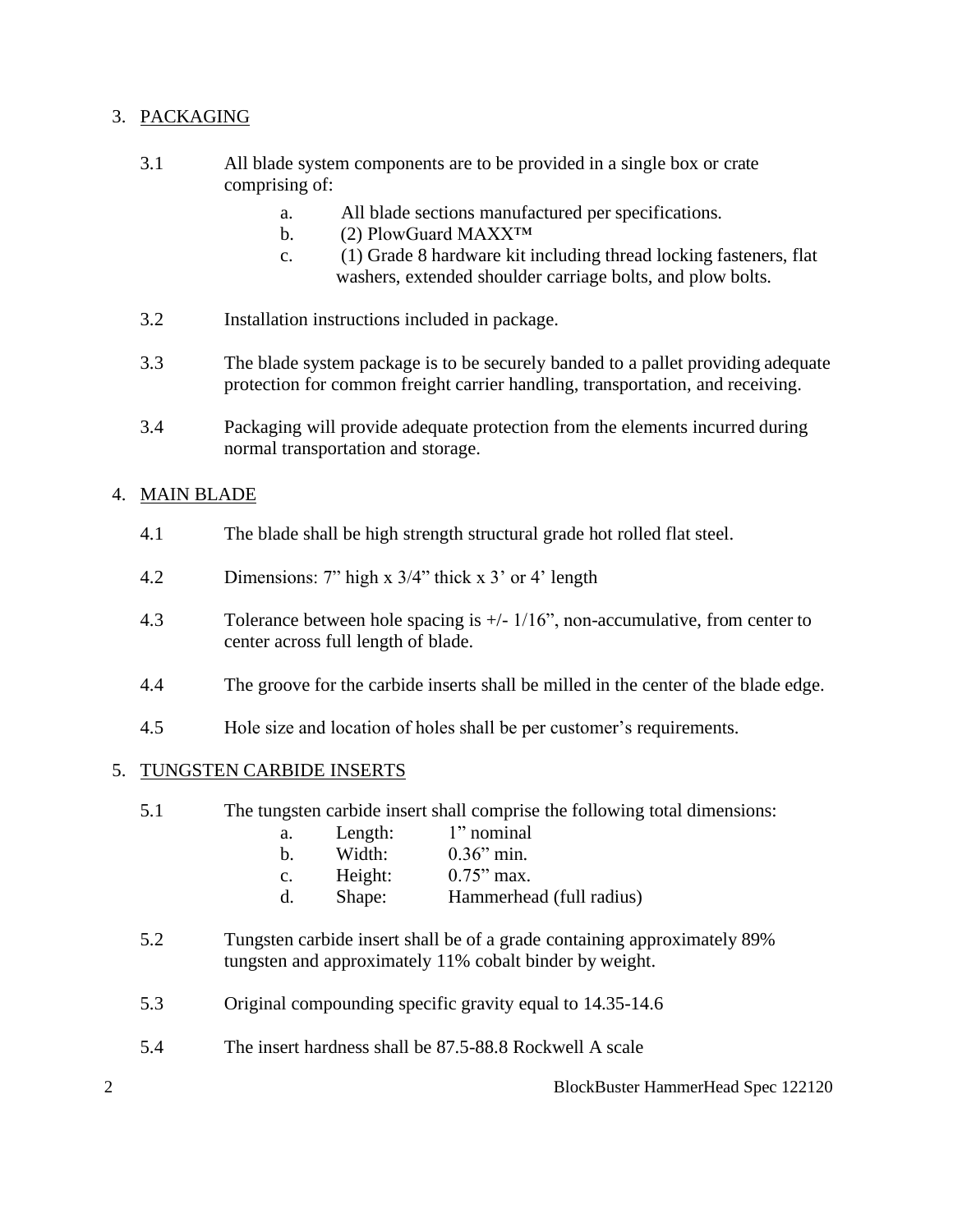5.5 Transverse rupture strength of 351,000 PSI minimum.

# 6. BRAZING

- 6.1 Each blade shall contain an approximate 1" length of carbide inserts for each 1" length of blade.
- 6.2 The carbide inserts shall be placed in line within the center-milled groove.
- 6.3 The carbide inserts shall be brazed on all sides using sound brazing practice, having no evidence of voids, shims, or fillers providing approximately 70,000 PSI shear strength.

# 7. STEEL COVER BLADE

- 7.1 Cover blade shall be heat-treated abrasion resistant steel.
- 7.2 Dimensions: 5/8" thick x 4" High.
- 7.3 Cover blade will have an approximate hardness of 44-52 Rockwell C.
- 7.4 Cover blade must include wear indicator notches for blade change notification.
- 7.5 Cover blade must include interlocking tabs for added rigidity.

#### 8. MOLDBOARD SHOES

- 8.1 High impact Grade A-22 steel casting.
- 8.2 Moldboard shoes will have a cavity of Winter Carbide Matrix® forming a wear pad embedded into the bottom of the shoe.
- 8.3 Each shoe must contain a minimum of  $13.00 \text{ in}^3$  of Winter Carbide Matrix®.

# 9. ASSEMBLY WELDING

- 9.1 Each carbide insert blade has a cover blade welded to the front surface of the main carbide blade. This weld will provide adequate strength to retain the cover blade and interlock while in service.
- 9.2 A 3' blade section will have one (1) moldboard shoe and the 4' section will have two (2) moldboard shoes securely welded onto the blade. This weld will provide adequate strength to retain the moldboard shoes while in service.

3 BlockBuster HammerHead Spec 122120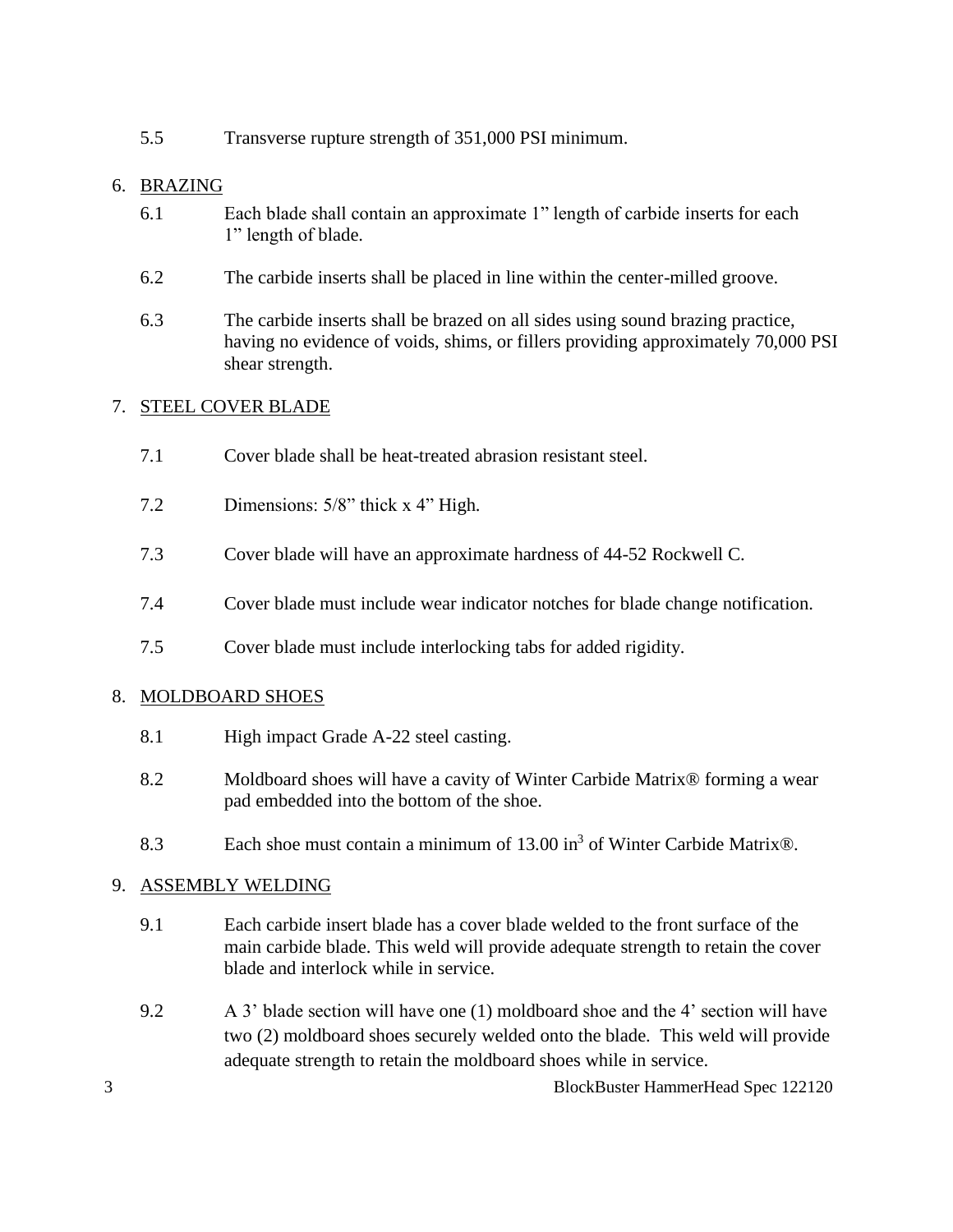#### 10. PLOWGUARD MAXX™ GUARDS

- 10.1 Guards shall be high impact, A-22 steel castings.
- 10.2 Shall have three separate pockets to be fully filled with a minimum of  $11.20 \text{ in}^3$ of Winter Carbide Matrix® weld.
- 10.3 Winter Carbide Matrix® weld profile must be parallel or protrude the blade surface of guard. Winter Carbide Matrix® must be fused to the pockets of the steel castings.
- 10.4 Mounting holes are cast square holes to fit a 5/8" carriage bolt.
- 10.5 Guards will be Class 7 Orange™ texture powder coated to provide corrosion resistance and safer handling.

#### 11. MOUNTING HARDWARE

11.1 The mounting hardware will consist of high-quality thread locking components consisting of Grade 8 extended shoulder carriage bolts, Grade 8 plow bolts, all metal lock nuts and flat washers. All items to be pre-counted and sealed for corrosion resistance.

#### 12. FINISHED PRODUCT

- 12.1 Finished blade will be Class 7 Orange ™ texture powder coated to provide corrosion resistance and safer handling.
- 12.2 Front edge of blade will be identified to avoid improper installation.
- 12.3 Finished blade shall comply with standard blade manufacturing tolerances.
- 12.4 Manufacturer's literature shall be furnished as required.